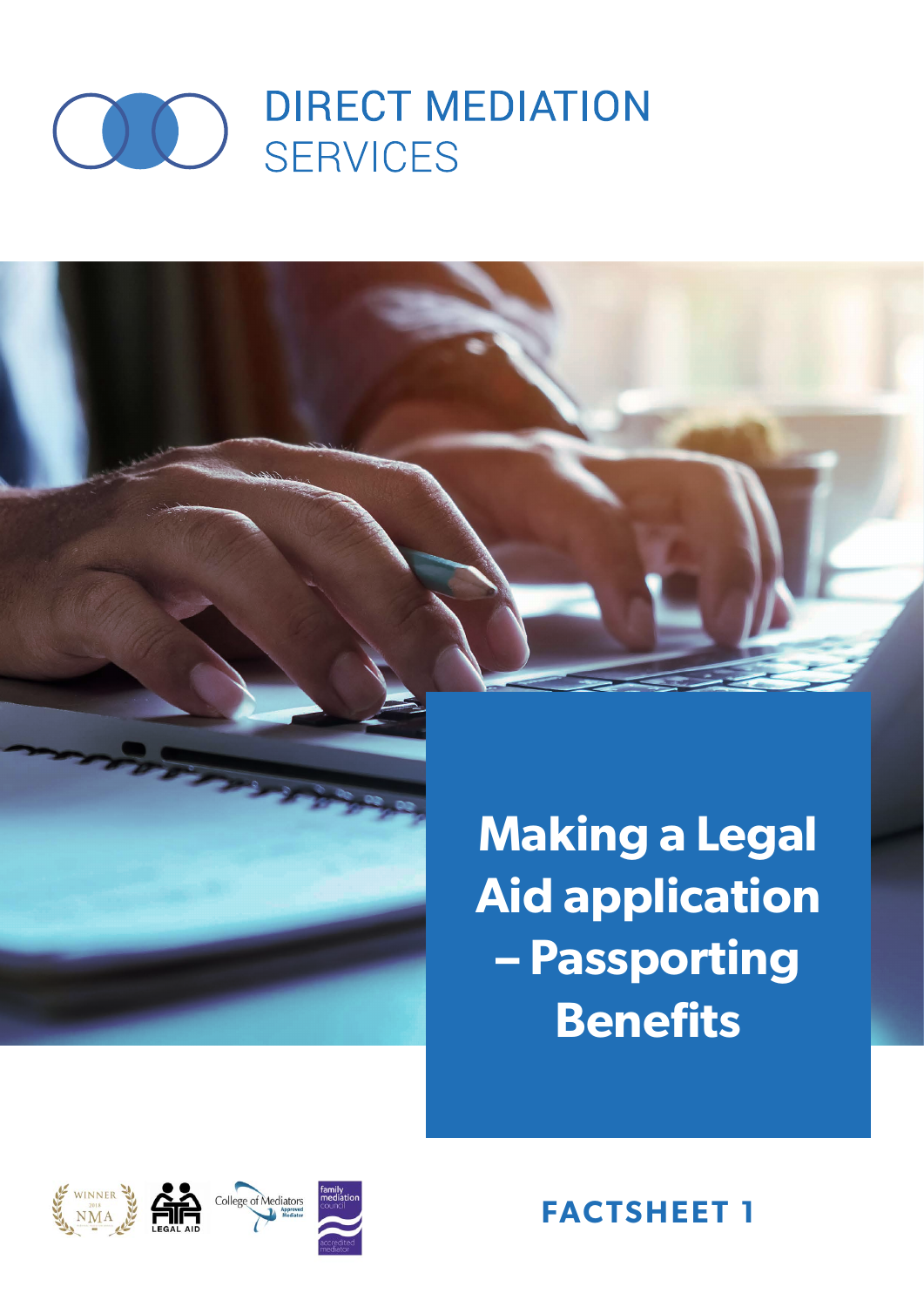# **FACTSHEET 1: Making a Legal Aid application – Passporting Benefits**

# **DOCUMENTS NEEDED TO MAKE A LEGAL AID APPLICATION**

You will be given only **one** opportunity to present all documents needed for your application. A decision on your application will be provided within 10 working days. Do not contact Direct Mediation Services within this period.

# **What is a Passporting Benefit?**

If you are on one of the benefits listed below, it means that you will automatically receive Legal Aid to fund your mediation case:

- Universal Credit
- Income Support
- Guaranteed Pension Credit
- Income-related Job Seekers Allowance\*
- Income-related Employment & Support Allowance\*

\*Please note that if you are on contribution-based benefit, you do not automatically qualify for Legal Aid. You will need to ask for FACTSHEET 2 – Making a Legal Aid application – Low Income & Nonpassporting Benefits.

## **Evidence**

You need to send evidence to show you are on one of these benefits. Here are the different documents you can provide:

1. **Universal Credit** – You will need to take a screenshot showing the words "Universal Credit", your name, address, payment date and amount to be paid. (See **Photo A** for an example.)

- 2. **Other benefits listed above** Award/ entitlement letter from DWP confirming your benefit. This needs to be less than 6 months old. If you don't have one, you can call DWP and they will send you one in the post. (See **Photo B** for an example.)
- 3. **DWP Letter** If your DWP letter is older than 6 months you can submit it, but we will need the last four weeks' bank statements showing your benefit going into your bank account. (See Photo C for an example.)

# **There are only four ways to submit your evidence**

You can send your evidence in three ways:

- 1. **WhatsApp** This is our secure and dedicated Legal Aid WhatsApp number: 07477 867736. Send a clear photo with one full page per image. This number does not accept calls
- 2. **Email** This email address is only for submitting your evidence: referrals@directmediationservices.co.uk (Please provide your telephone number, so we can call you back)
- 3. **Online** We have an electronic form below, which you can complete. This is the onlypage on the website that you can submit your application for Legal Aid:

www.directmediationservices.co.uk/legalaid

4. **Post** – Make sure all post is addressed to: Direct Mediation Services, 5 Carla Beck House, Carla Beck Lane, Carleton-in-Craven, Skipton, BD23 3BQ. Please ensure the correct postage is paid. We do not accept Legal Aid applications at any other address

directmediationservices.co.uk info@directmediationservices.co.uk 0113 468 9593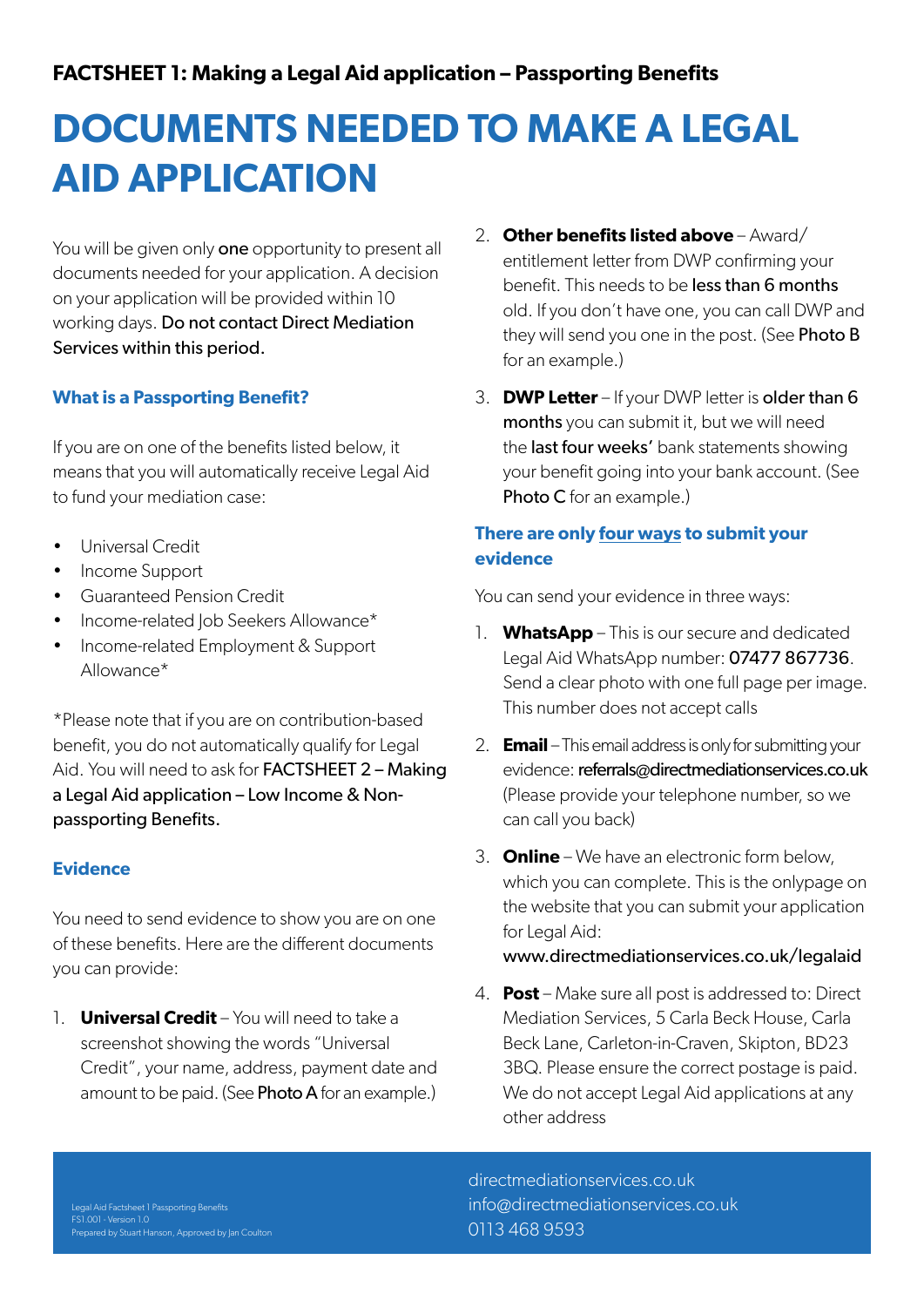## **Photo A – Screenshot of Universal Credit**

On your photo we need to see:

- 1. The name of the benefit Universal Credit
- 2. Your full name
- 3. Your full address
- 4. The amount and date of your last payment (within the last month)

#### **Photo B – Award/Entitlement Letter**

On your photo we need to see:

- 1. The name of the benefit
- 2. Your full name
- 3. Your full address
- 4. Date of letter (within the last 6 months)



Legal Aid Factsheet 1 Passporting Benefits

directmediationservices.co.uk info@directmediationservices.co.uk 0113 468 9593